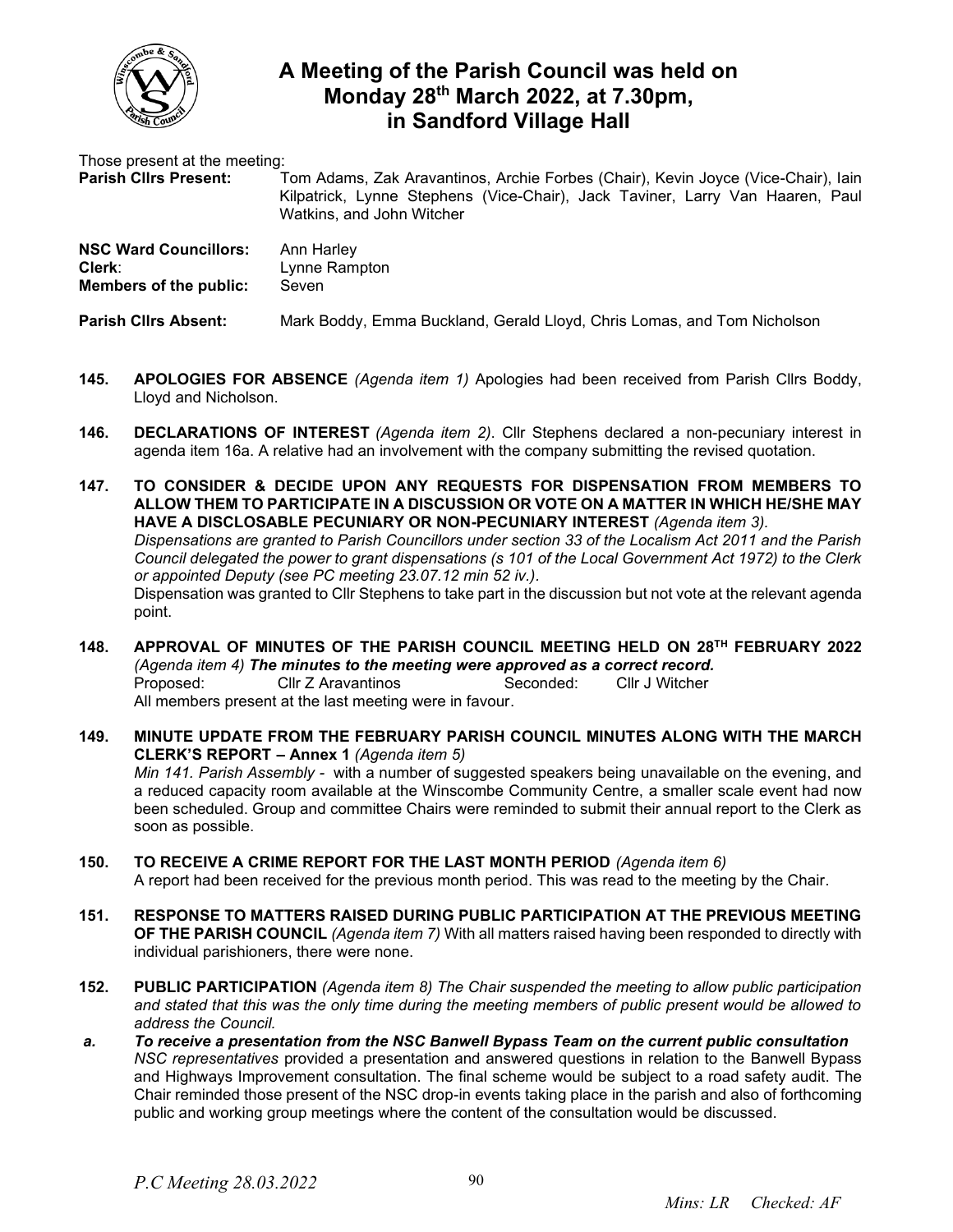*b. The parish community speed watch co-ordinator* advised of three new sites for speed monitoring in the parish. Children had been seen crossing busy roads without pedestrian crossing points. Members of the Church Road Action Group had monitored traffic using their road as an un-official 'Winscombe bypass' when recent road works closed Woodborough Road for a three-day period.

*Members of the 'Flags and Festival Group* spoke of advanced plans for parish celebrations to mark the Queens Platinum Jubilee. Flags and bunting would adorn roads and homes and the group were encouraging street parties where neighbours would get together. Festival plans were outlined, and questions answered in relation to this.

*With no further members of the public wishing to speak, the Chair re-convened the meeting*

**153. TO RECEIVE A WARD COUNCILLOR UPDATE** *(Agenda item 9)* Ward Cllr Harley commended the festival group for organising an inclusive Jubilee community event for the parish. The member went on to speak of operational difficulties faced by NSC Officers due to COVID restrictions over the previous two-year period and the reduction in future planning applications that would be considered by the NSC Planning & Regulatory Committee.

A Parish Cllr passed an opinion on the mechanism for consideration of the Banwell Bypass Planning application that would be decided by the same authority making the application.

## **154. TO AUTHORISE BILLS FOR PAYMENT. Annex 2** *(Agenda item 10)*

Direct payments, cheques, direct debits, and standing order payments as detailed totalling £12,926.93 (incl. vat) were authorised for payment.

Proposed: Cllr I Kilpatrick Seconded: Cllr L Van Haaren All in favour

**155. TO DELEGATE RESPONSIBILITY FOR THE PC RESPONSE ON THE BANWELL BYPASS CONSULTATION TO A MEETING OF THE PC BYPASS WORKING GROUP, FOLLOWING A PUBLIC ZOOM CONSULTATION MEETING AND DISCUSSION WITH CHURCHILL PARISH COUNCIL.** *(Agenda item 11)*

With the current consultation closing before the next parish council meeting, the parish council response to the 'Banwell Bypass & Highways Improvements' questionnaire was duly delegated to the PC Banwell Bypass Working Group.

Proposed: Cllr J Witcher Seconded: Cllr L Stephens All in favour

Members were reminded of the two dates for NSC 'consultation drop-in' events that would take place in the parish, along with the PC public meeting that would take place via zoom. A meeting would take place with Churchill Parish Council representatives before the working group compiled and agreed the PC response to the consultation.

**156. THE FUTURE OF CHURCHILL SPORTS CENTRE – SHOULD THE PARISH COUNCIL BE INVOLVED IN THE PREPARATION OF A BUSINESS PLAN AND DELIVERY MODEL TO EXPLORE THE OPTION OF WHETHER A TRUST (OR SIMILAR) COULD POTENTIALLY TAKE OVER THE OWNERSHIP AND MANAGEMENT OF THE FACILITY?** *(Agenda item 12)*

In discussion members considered that there was little information supplied by NSC to be able to fully respond to the question raised regarding the future of the Churchill Sports Centre. Without the drive and input from the school, regardless of the support from neighbouring parish councils, a future model for the centre was considered to be difficult to achieve.

Whilst the centre was not currently in a good state of repair, potential had been assessed in the possible acquisition of additional adjoining land.

Positive support was expressed to continue exploring future possibilities for the centre, but without committing the parish council to the preparation of a business plan, trust, and ownership of the facility.

**It was proposed that the parish council continue to be involved in discussions with NSC and neighbouring parishes regarding the future of the Churchill Sports Centre. It would however not commit, at this time to the preparation of a business plan and delivery model to explore the option of whether a trust (or similar) could potentially take over the ownership and management of the facility.** 

Proposed: Cllr K Joyce Seconded: Cllr J Taviner 9 in favour, 1 abstention

## **157. TO RECEIVE AND NOTE A REPORT FROM THE APPOINTED INTERNAL AUDITOR FOR THE PERIOD ENDING 28TH FEBRUARY 2022** *(Agenda item 13)* The report was received and duly noted.

Proposed: Cllr Z Aravantinos Seconded: Cllr L Van Haaren All in favour